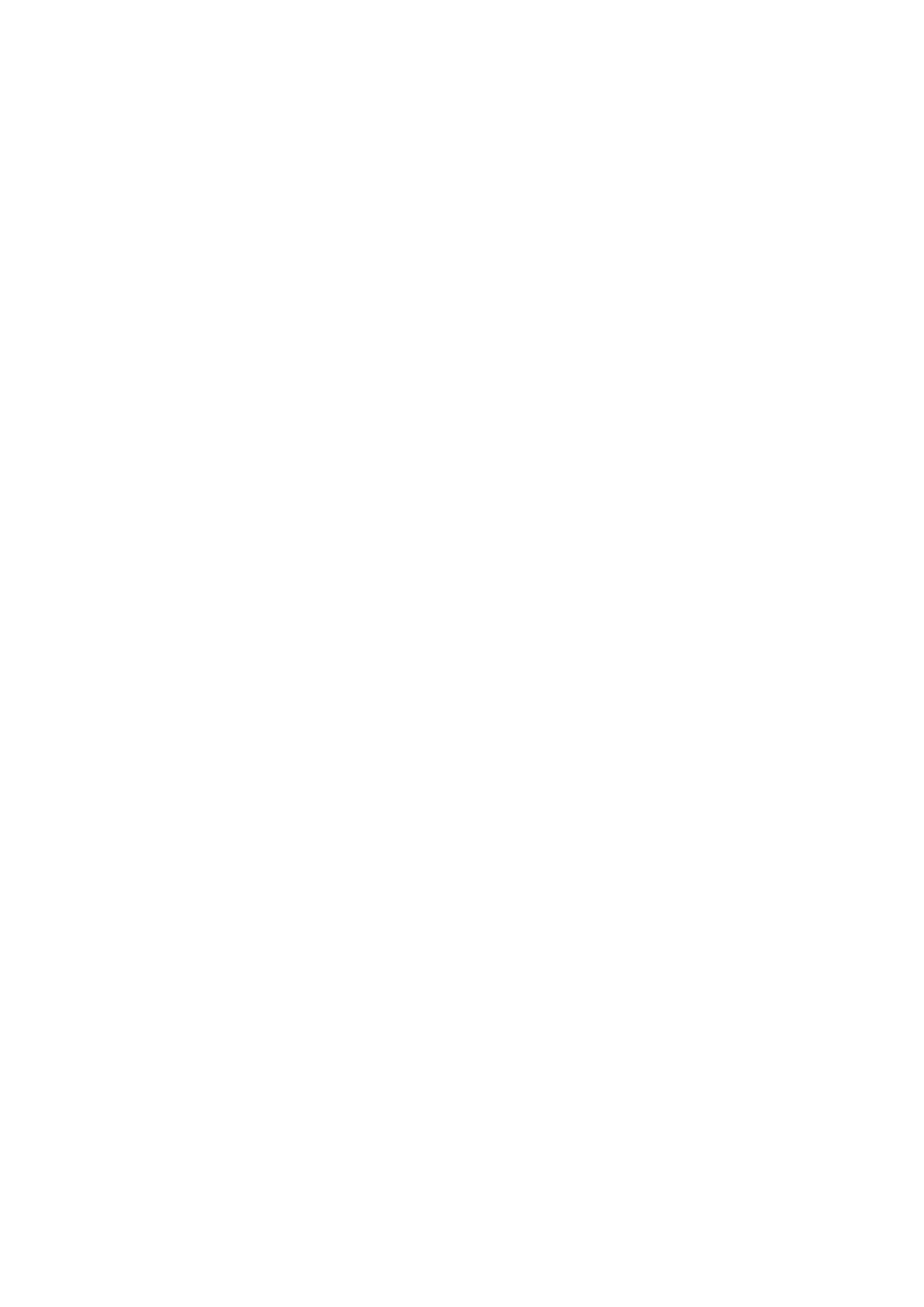*I certify that this public bill, which originated in the Legislative Assembly, has finally passed the Legislative Council and the Legislative Assembly of New South Wales.*

> *Clerk of the Legislative Assembly. Legislative Assembly, Sydney, , 2013*



New South Wales

# **Police Legislation Amendment (Special Constables) Bill 2013**

Act No . 2013

An Act to amend the *Police Act 1990* with respect to the appointment and functions of special constables; to repeal the *Police (Special Provisions) Act 1901*; to make consequential amendments to other legislation; and for other purposes.

*I have examined this bill and find it to correspond in all respects with the bill as finally passed by both Houses.*

*Assistant Speaker of the Legislative Assembly.*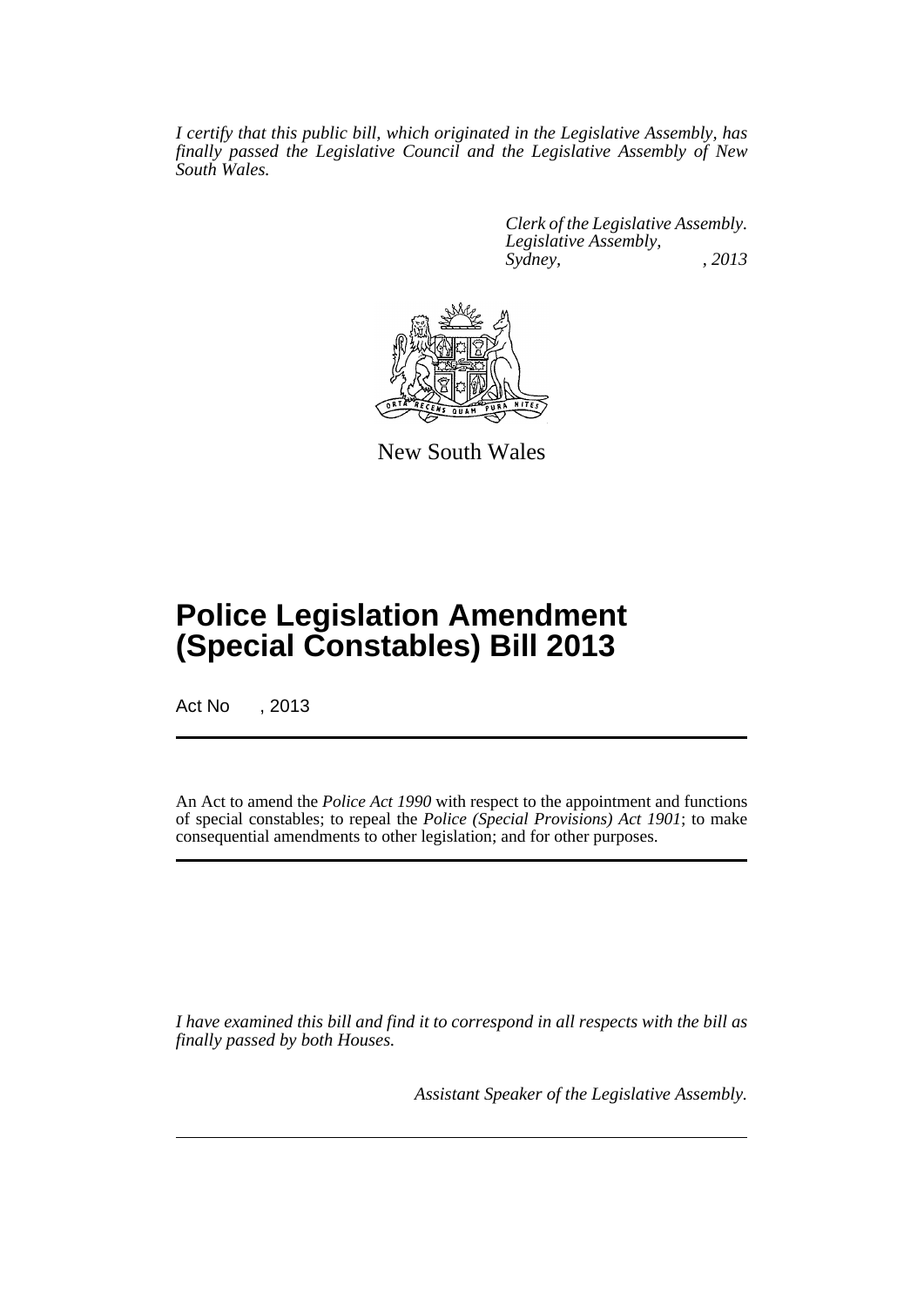# <span id="page-3-0"></span>**The Legislature of New South Wales enacts:**

## **1 Name of Act**

This Act is the *Police Legislation Amendment (Special Constables) Act 2013*.

## <span id="page-3-1"></span>**2 Commencement**

This Act commences on a day or days to be appointed by proclamation.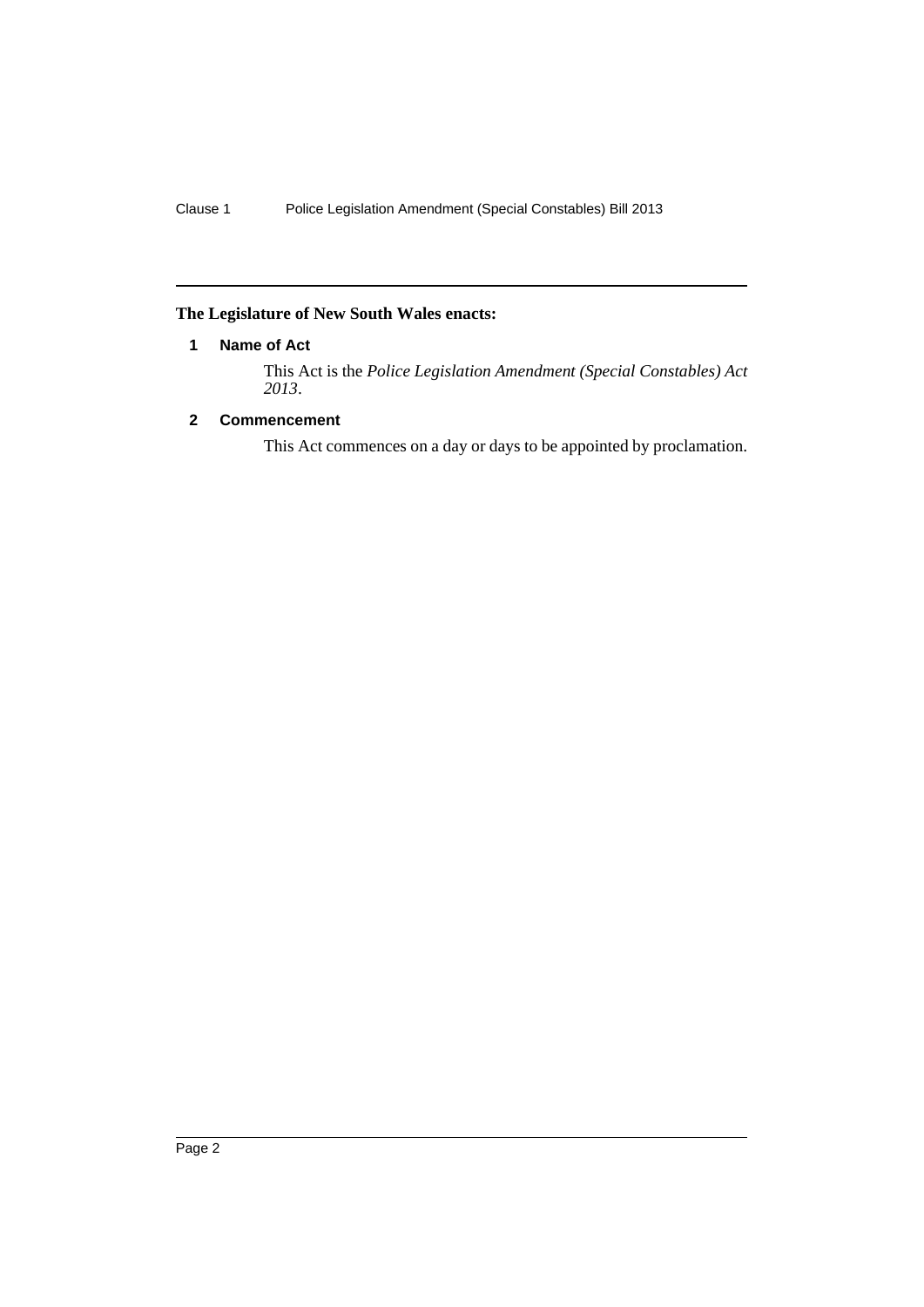Amendment of Police Act 1990 No 47 Schedule 1

# <span id="page-4-0"></span>**Schedule 1 Amendment of Police Act 1990 No 47**

#### **[1] Section 82L**

Insert after section 82K:

#### **82L Appointment of special constables**

- (1) The Commissioner may appoint a person to the position of non-executive administrative officer (special constable). A person appointed to such a position is a *special constable*.
- (2) Such an appointment may be made subject to such conditions as the Commissioner determines, including (but not limited to) conditions as to the kinds of functions conferred or imposed and the purposes for and circumstances in which such functions may be exercised.
- (3) Without limiting the generality of subsection (2), the Commissioner may confer or impose on a special constable any of the functions of a police officer of the rank of constable, including any of the functions of a police officer that are specified in the *Law Enforcement (Powers and Responsibilities) Act 2002*. **Note.** Accordingly, section 13 of this Act, for example, would apply to any such special constable.
- (4) Sections 207A and 211A–211AB apply to a special constable who is authorised to exercise functions of a police officer in the same way as those sections apply to a police officer.
- (5) Section 201 of the *Law Enforcement (Powers and Responsibilities) Act 2002* (Supplying police officer's details and giving warnings) applies to a special constable who is authorised to exercise functions of a police officer in the same way as that section applies to a police officer.
- (6) Part 4 of the *Law Reform (Vicarious Liability) Act 1983* applies to a special constable who is authorised to exercise functions of a police officer in the same way as that Part applies to a police officer.

#### **[2] Section 203 Wearing or possession of police uniforms by others**

Insert "or a special constable appointed under section 82L" after "not being a police officer" in section 203 $(1)$ .

#### **[3] Section 203 (6)**

Insert "or in connection with the exercising of functions as a member of the Police Band" after "entertainment".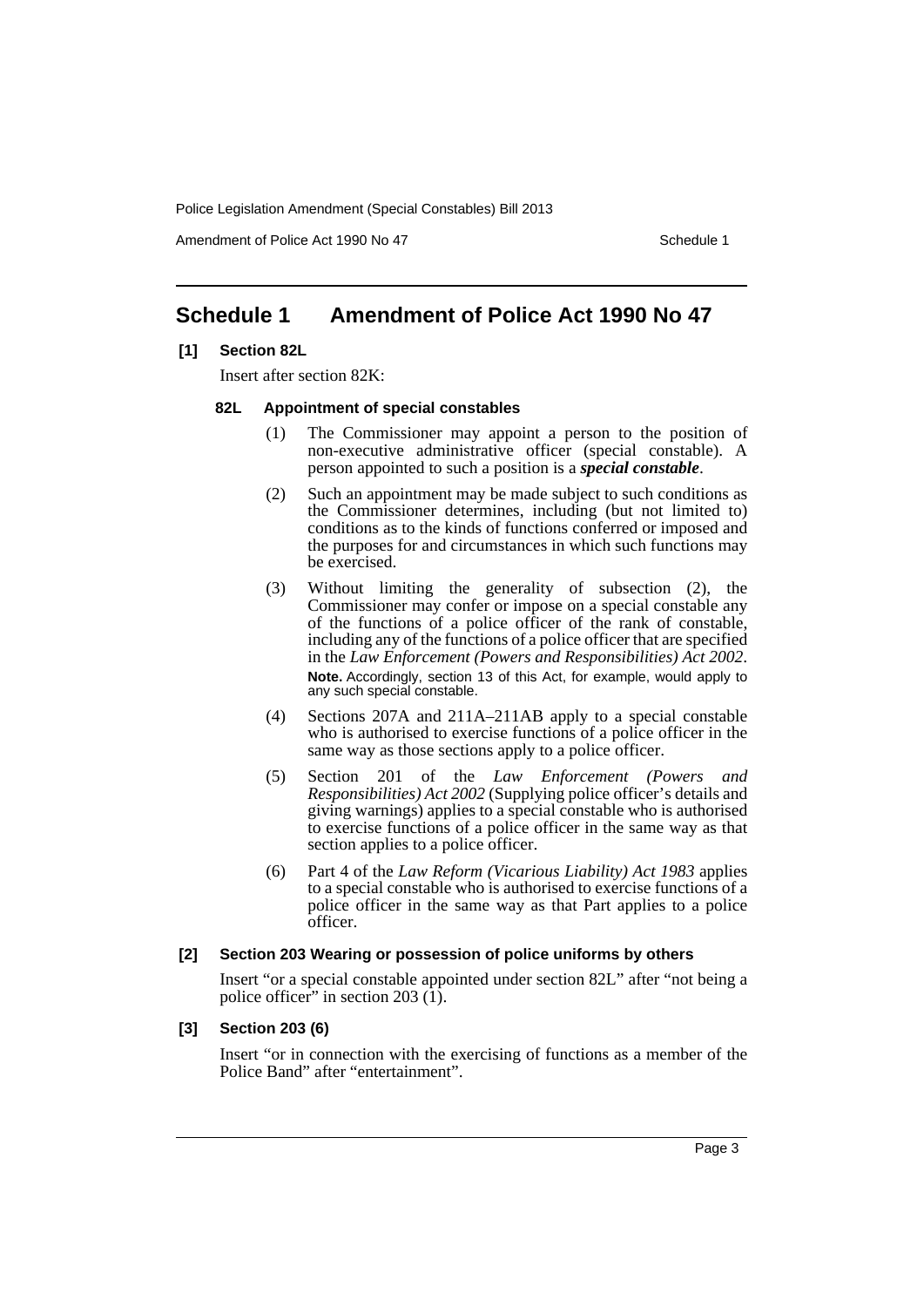Schedule 1 Amendment of Police Act 1990 No 47

#### **[4] Section 207E Recognised law enforcement officers to have police functions**

Omit section 207E (3) (b).

#### **[5] Schedule 4 Savings, transitional and other provisions**

Insert at the end of clause 2 (1):

any other Act that amends this Act

#### **[6] Schedule 4, Part 30**

Insert after Part 29 of Schedule 4:

# **Part 30 Provisions consequent on enactment of Police Legislation Amendment (Special Constables) Act 2013**

#### **82 Revocation of appointment of all special constables under repealed Act**

- (1) A person holding office as a special constable under the *Police (Special Provisions) Act 1901* ceases to hold that office on the repeal of that Act by the *Police Legislation Amendment (Special Constables) Act 2013*.
- (2) The repeal of the *Police (Special Provisions) Act 1901* does not affect the validity of the exercise of any function, or any proceeding initiated, by a special constable before that repeal.

#### **83 Existing members of the NSW Police Force**

(1) In this clause and clause 86:

*existing NSW Police Force special constable* means a member of the NSW Police Force holding office as a special constable under the *Police (Special Provisions) Act 1901* immediately before the repeal of that Act.

- (2) An existing NSW Police Force special constable is, on the commencement of this clause:
	- (a) taken to have been appointed by the Commissioner under section 82L as a non-executive administrative officer (special constable), or
	- (b) in the case of an existing NSW Police Force special constable who is a member of the NSW Police Force solely by reason of being a member of the Police Band— taken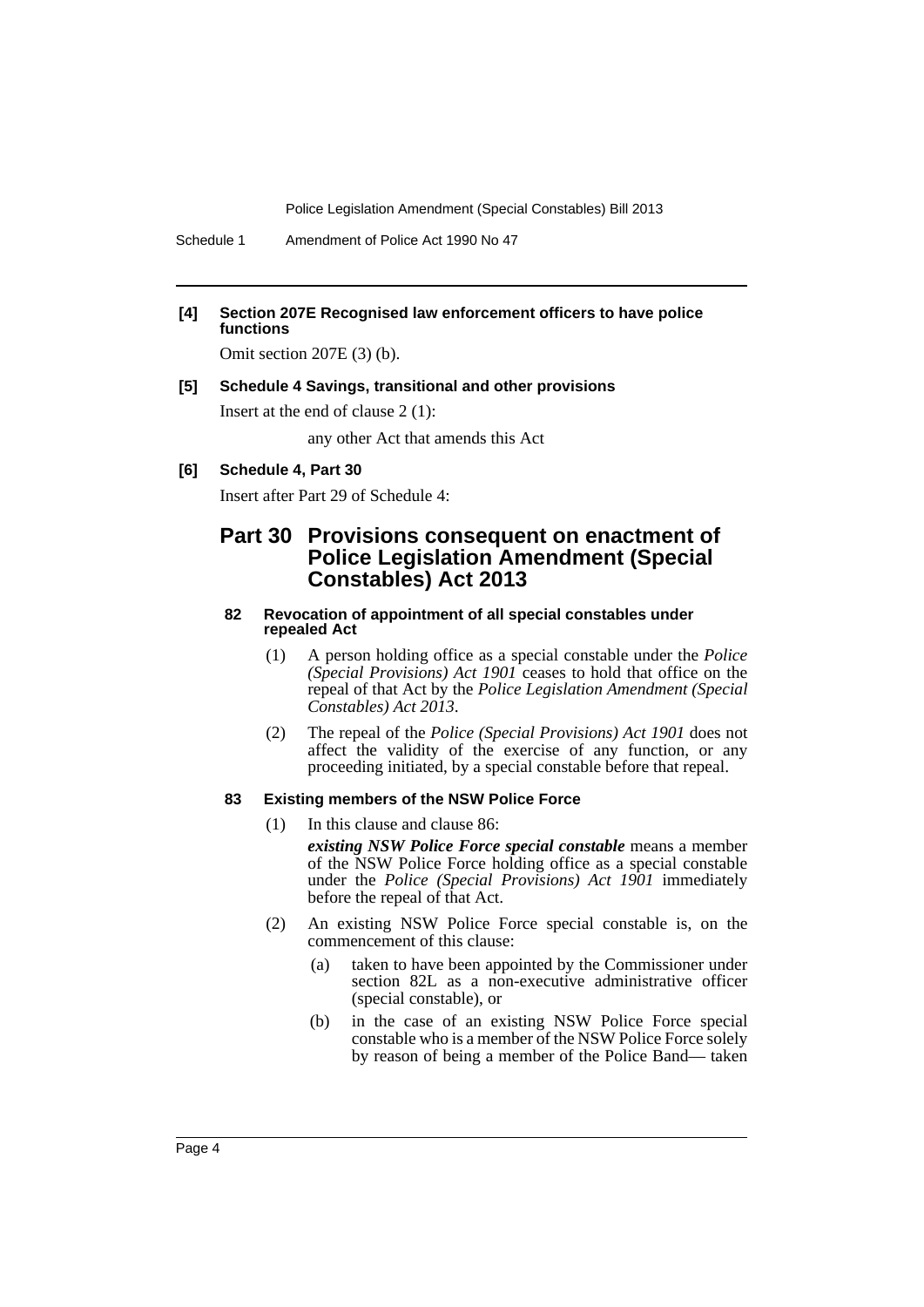Amendment of Police Act 1990 No 47 Schedule 1

to have been appointed by the Commissioner as a non-executive administrative officer under section 82A.

#### **84 Appointments of existing security officers**

- (1) In this clause and clause 86: *existing security officer* means a person holding office as a special constable under the *Police (Special Provisions) Act 1901* immediately before the repeal of that Act who:
	- (a) is employed in the service of the Crown, other than in the NSW Police Force, to perform security duties, and
	- (b) is subject to the day-to-day direction of the Commissioner.
- (2) On the commencement of this clause, an existing security officer specified in an order made under subclause (3):
	- (a) is transferred to the NSW Police Force, and
	- (b) is taken to have been appointed by the Commissioner under section 82L as a non-executive administrative officer (special constable).
- (3) The Minister may, on the recommendation of the Commissioner, by order in writing specify the existing security officers to be transferred and appointed under subclause (2).

#### **85 Appointments of existing Police Band members**

(1) In this clause and clause 86:

*existing Police Band member* means a person holding office as a special constable under the *Police (Special Provisions) Act 1901* immediately before the repeal of that Act and who is employed in the service of the Crown, other than in the NSW Police Force, as a member of the Police Band.

- (2) On the commencement of this clause, an existing Police Band member specified in an order made under subclause (3):
	- (a) is transferred to the NSW Police Force, and
	- (b) is taken to have been appointed by the Commissioner as a non-executive administrative officer under section 82A.
- (3) The Minister may, on the recommendation of the Commissioner, by order in writing specify the existing Police Band members to be transferred and appointed under subclause (2).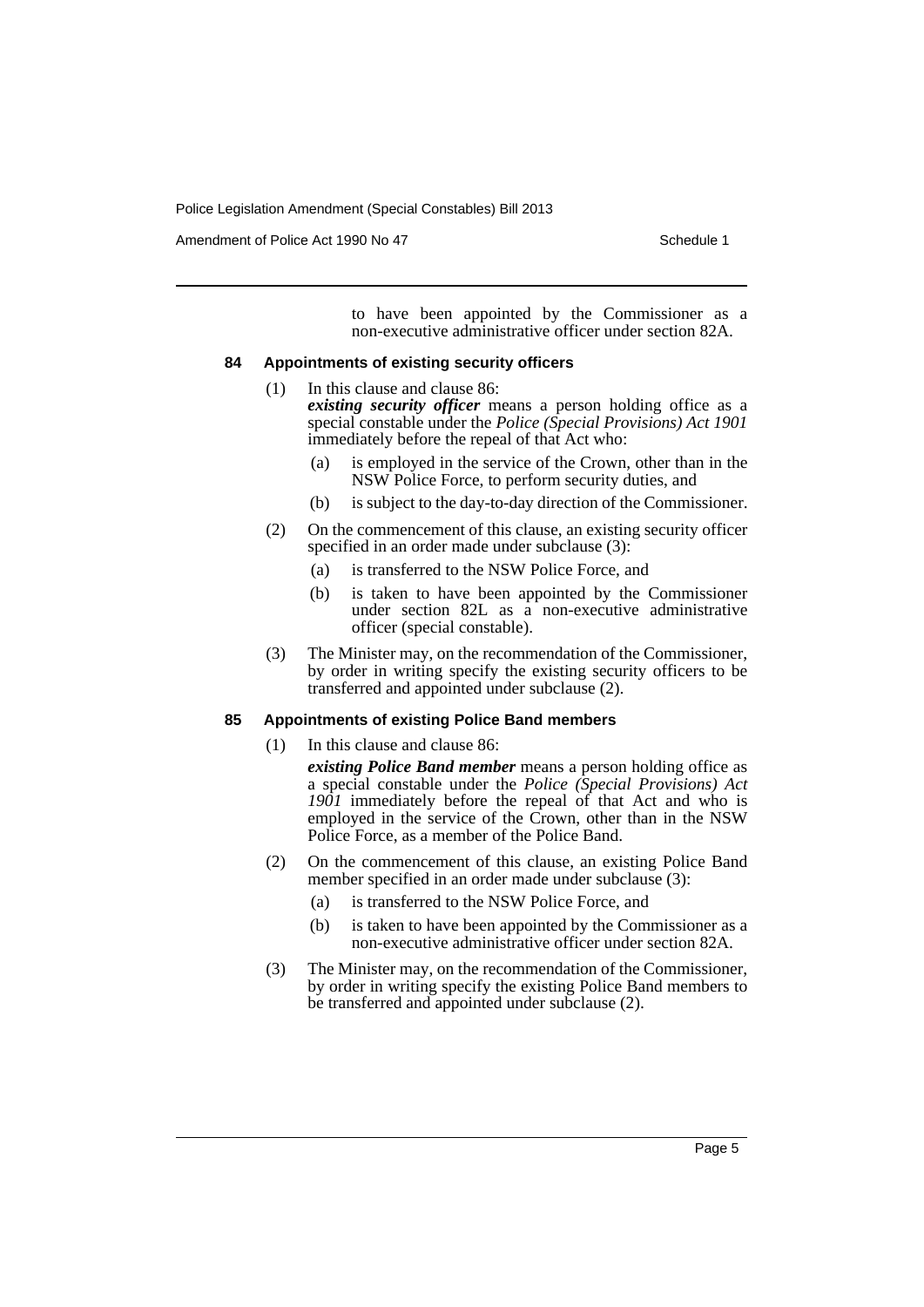#### **86 Effect of appointments**

- (1) A person taken to have been appointed to a position of non-executive administrative officer by virtue of clause 83, 84 or 85:
	- (a) is appointed at the same level of remuneration to which the person was entitled as an existing NSW Police Force special constable, existing security officer or existing Police Band member, and
	- (b) retains all leave and other employment entitlements accrued by or accruing to the person as an existing NSW Police Force special constable, existing security officer or existing Police Band member.
- (2) A person who is transferred to the NSW Police Force under clause 84 or 85:
	- (a) is not entitled to receive any payment or other benefit merely by reason of that transfer, and
	- (b) is not entitled to elect, because of the transfer, to be paid the money value of any extended or annual leave that the person had accrued as an existing security officer or existing Police Band member immediately prior to the transfer, and
	- (c) is not entitled to claim, both under this or any other Act, dual benefits of the same kind for the same period of service.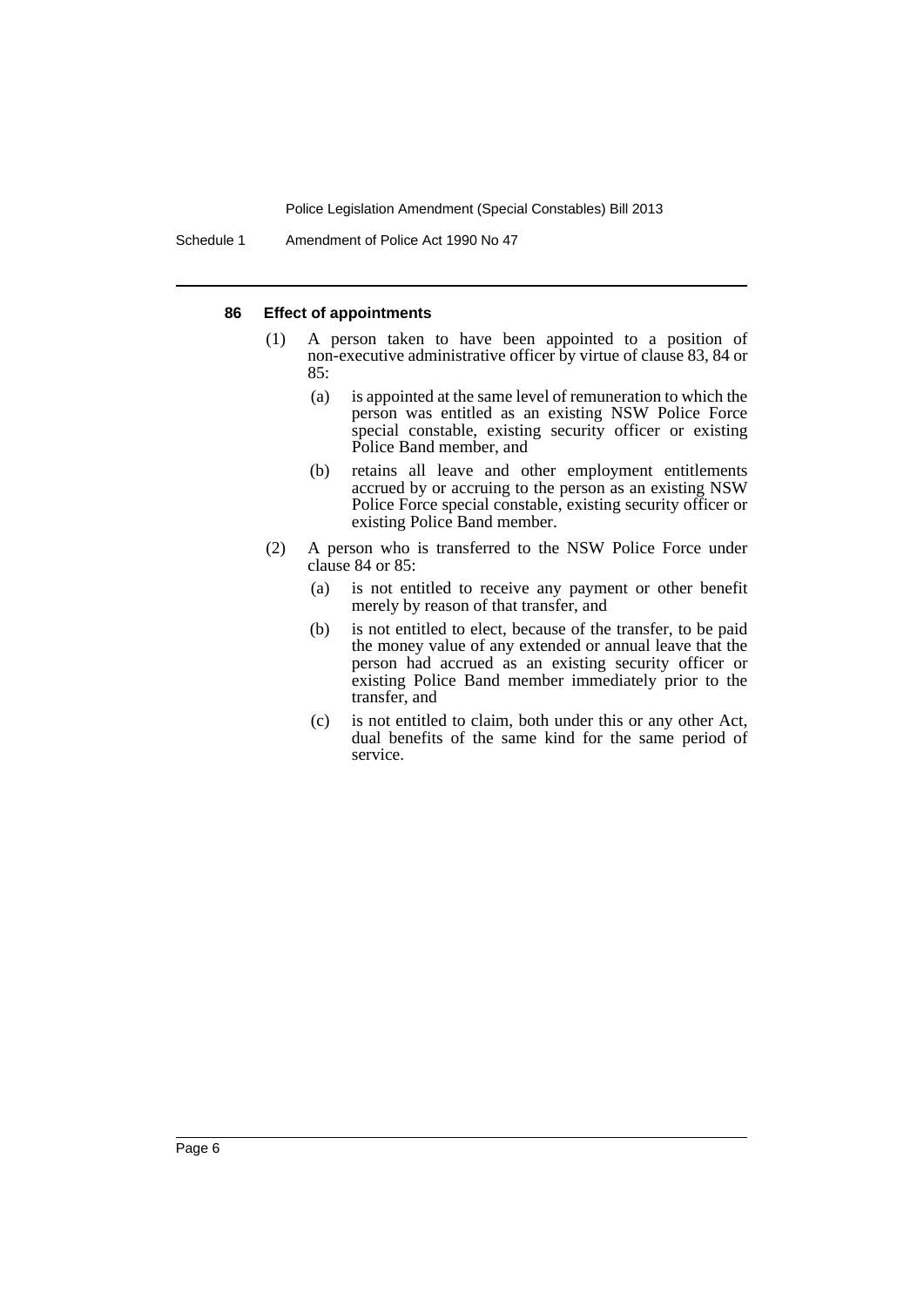Repeal of Act Schedule 2

# <span id="page-8-0"></span>**Schedule 2 Repeal of Act**

The *Police (Special Provisions) Act 1901* No 5 is repealed.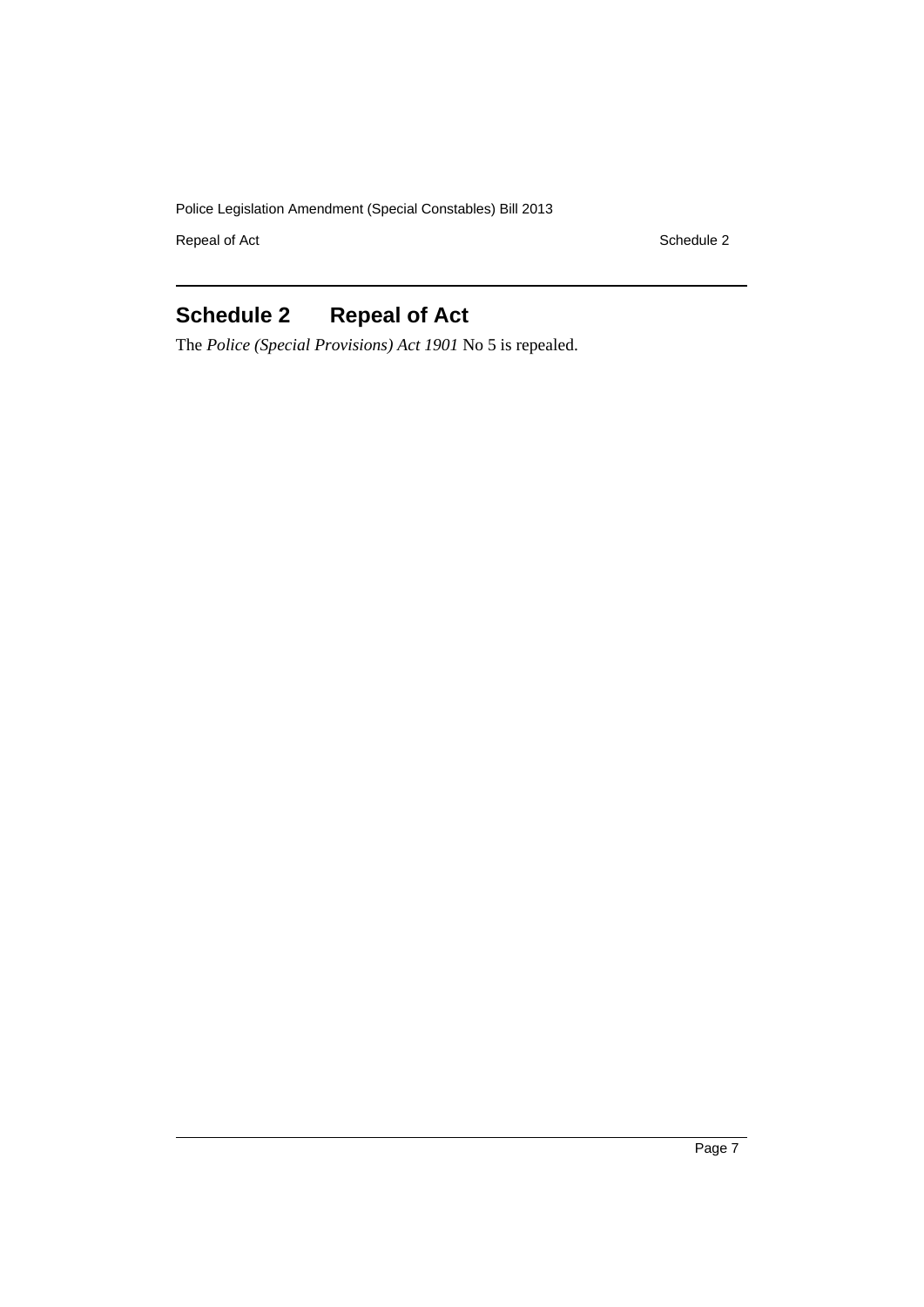# <span id="page-9-0"></span>**Schedule 3 Amendment of other legislation**

## **3.1 Crimes Act 1900 No 40**

#### **Section 60AA Meaning of "law enforcement officer"**

Insert at the end of paragraph (n) of the definition of *law enforcement officer*:

, or

- (o) a recognised law enforcement officer within the meaning of the *Police Act 1990*, or
- (p) a special constable within the meaning of section 82L of the *Police Act 1990*.

#### **3.2 Firearms Act 1996 No 46**

#### **[1] Section 6 Application of Act**

Insert after section 6 (2) (a):

(a1) as a special constable within the meaning of section 82L of the *Police Act 1990* who is exercising functions of a police officer, or

#### **[2] Section 12 Genuine reasons for having a licence**

Omit "a special constable" from paragraph (a) of the matter relating to the genuine reason of animal welfare in the Table to the section.

Insert instead "appointed by the Minister administering the *Prevention of Cruelty to Animals Act 1979* as an officer for the purposes of that Act".

## **3.3 Law Reform (Vicarious Liability) Act 1983 No 38**

#### **Section 5 Definitions**

Omit the definition of *office* from section 5 (1).

## **3.4 Local Government Act 1993 No 30**

#### **[1] Section 680A**

Insert after section 680:

#### **680A Authorised person may give directions relating to public places**

(1) A council employee who is authorised in writing by the Commissioner of Police for the purposes of this section (*enforcement officer*) may give a direction to a person in a public place if the enforcement officer believes, on reasonable grounds,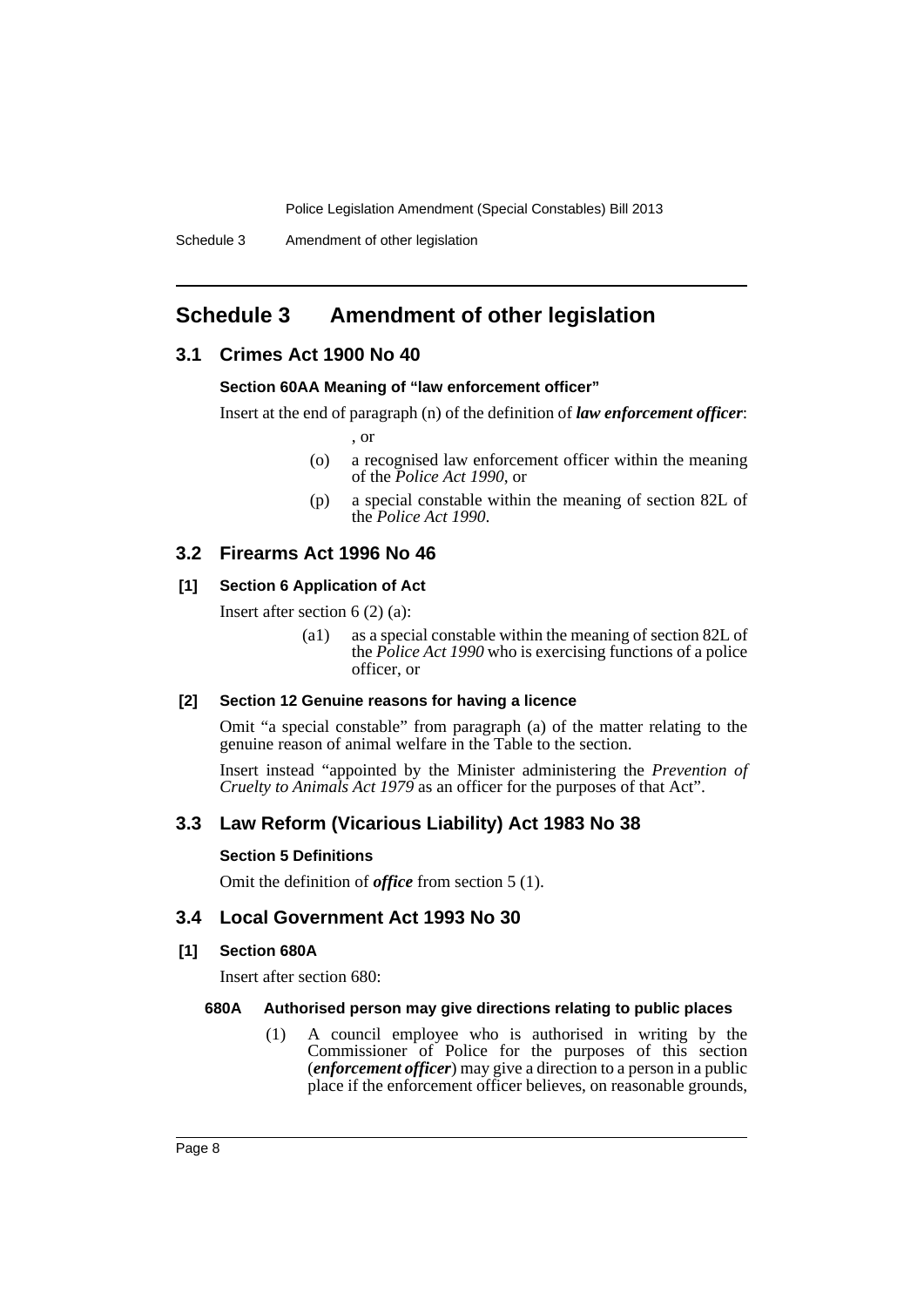Amendment of other legislation Schedule 3

that the person's behaviour or presence in the place is obstructing another person or persons or traffic.

- (2) A direction given by an enforcement officer under this section must be reasonable in the circumstances for the purpose of reducing or eliminating the obstruction.
- (3) A person must not, without reasonable excuse, refuse or fail to comply with a direction given in accordance with this section. Maximum penalty: 2 penalty units.
- (4) A person is not guilty of an offence under this section unless it is established that the person persisted, after the direction concerned was given, to engage in the relevant conduct.
- (5) The other person or persons referred to in subsection (1) need not be in the public place but must be near that place at the time the relevant conduct is being engaged in.
- (6) Section 201 of the *Law Enforcement (Powers and Responsibilities) Act 2002* (Supplying police officer's details and giving warnings) applies to the exercise of a power under this section by an enforcement officer in the same way as that section applies to a police officer.
- (7) This section does not authorise an enforcement officer to give directions in relation to:
	- (a) an industrial dispute, or
	- (b) an apparently genuine demonstration or protest, or
	- (c) a procession, or
	- (d) an organised assembly.

## **[2] Dictionary**

Omit the definition of *police officer*.

# **3.5 Prevention of Cruelty to Animals Act 1979 No 200**

# **[1] Section 4 Definitions**

Omit paragraph (b) from the definition of *officer* in section 4 (1). Insert instead:

> (b) an officer of an approved charitable organisation who is appointed by the Minister as an officer for the purposes of this Act, or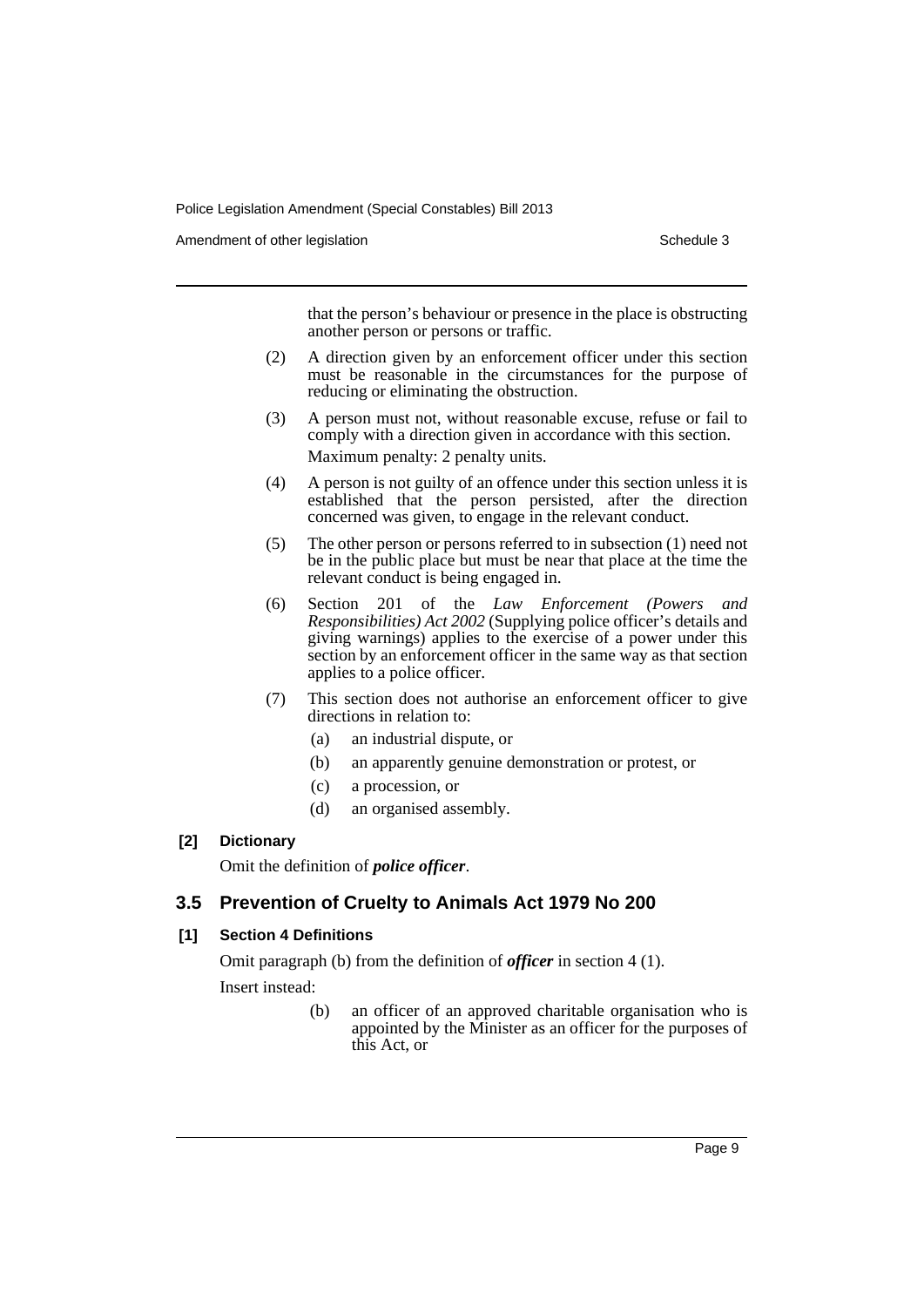Schedule 3 Amendment of other legislation

#### **[2] Section 24A Officers may demand name and address**

Insert after section 24A (3):

(4) An officer may request a person who is required to give information under subsection (1) to provide proof of that information.

#### **[3] Section 24NA**

Insert after section 24N:

## **24NA Power to question persons**

- (1) An inspector may require a person whom the inspector suspects on reasonable grounds to have knowledge of matters in respect of which information is reasonably required for the purposes of:
	- (a) exercising the powers of an inspector under this Division, or
	- (b) determining whether there has been a contravention of this Act or the regulations,

to answer questions in relation to those matters.

- (2) A person must not, without reasonable excuse, refuse or fail to comply with a requirement made of the person under this section. Maximum penalty: 25 penalty units.
- (3) A person must not furnish any information or do any other thing in purported compliance with a requirement made under this section knowing that it is false or misleading in a material respect.

Maximum penalty: 25 penalty units.

#### **[4] Section 34 Proceedings for offences**

Insert after section 34 (4):

- (5) In any criminal proceeding for an offence against this Act or the regulations, an officer may give evidence in chief for the prosecution by reading or being led through a written statement previously made by the officer.
- (6) Evidence referred to in subsection (5) may not be so given unless:
	- (a) the statement was made by the officer at the time of or soon after the occurrence of the events to which it refers, and
	- (b) the officer signed the statement when it was made, and
	- (c) a copy of the statement had been given to the person charged or to his or her Australian legal practitioner or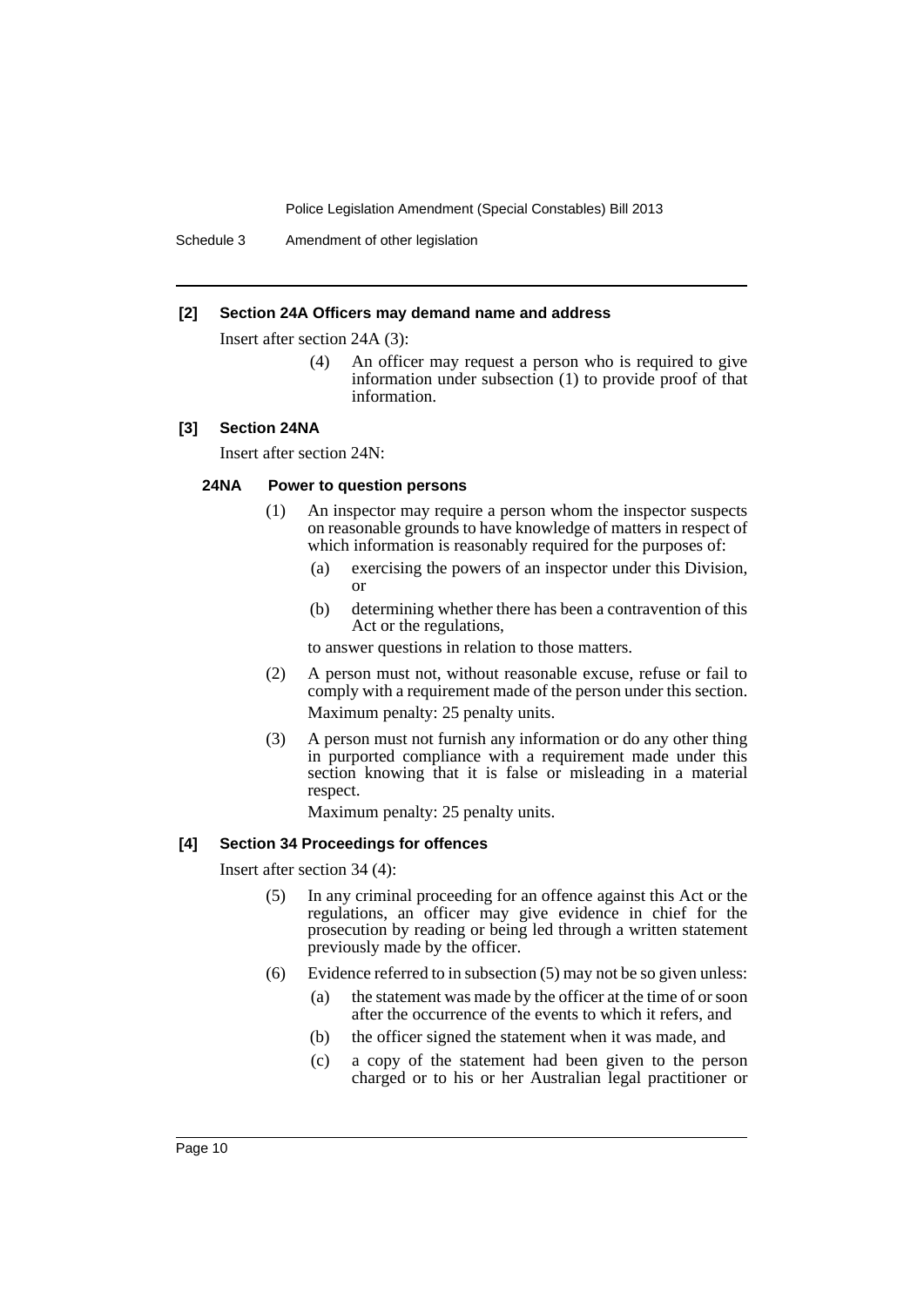Amendment of other legislation Schedule 3

legal counsel a reasonable time before the hearing of the evidence for the prosecution.

(7) A reference in subsections (5) and (6) to an officer includes a reference to a person who, at the time the statement concerned was made, was an officer.

## **[5] Schedule 2 Savings and transitional provisions**

Insert after Part 5 of Schedule 2:

# **Part 6 Provision consequent on enactment of Police Legislation Amendment (Special Constables) Act 2013**

## **9 Existing officers**

A person who was an officer within the meaning of paragraph (b) of the definition of *officer* in section 4 (1) immediately before the substitution of that paragraph by the *Police Legislation Amendment (Special Constables) Act 2013* is, on that substitution, taken to have been appointed by the Minister as an officer for the purposes of this Act.

# **3.6 Road Transport (General) Regulation 2005**

## **Schedule 2 Authorised officers**

Omit paragraph (a) from the definition of *Class 1 officer*.

## **3.7 Road Transport (General) Regulation 2013 (as set out in Schedule 3 to the Road Transport (Statutory Rules) Act 2013 No 20)**

#### **Schedule 4 Authorised officers**

Omit paragraph (a) from the definition of *Class 1 officer*.

# **3.8 Roads Act 1993 No 33**

## **Dictionary**

Omit "and, in relation to the provisions of sections 232 and 233, includes a special constable authorised by RMS to exercise the functions of an authorised officer under those provisions" from the definition of *authorised officer*.